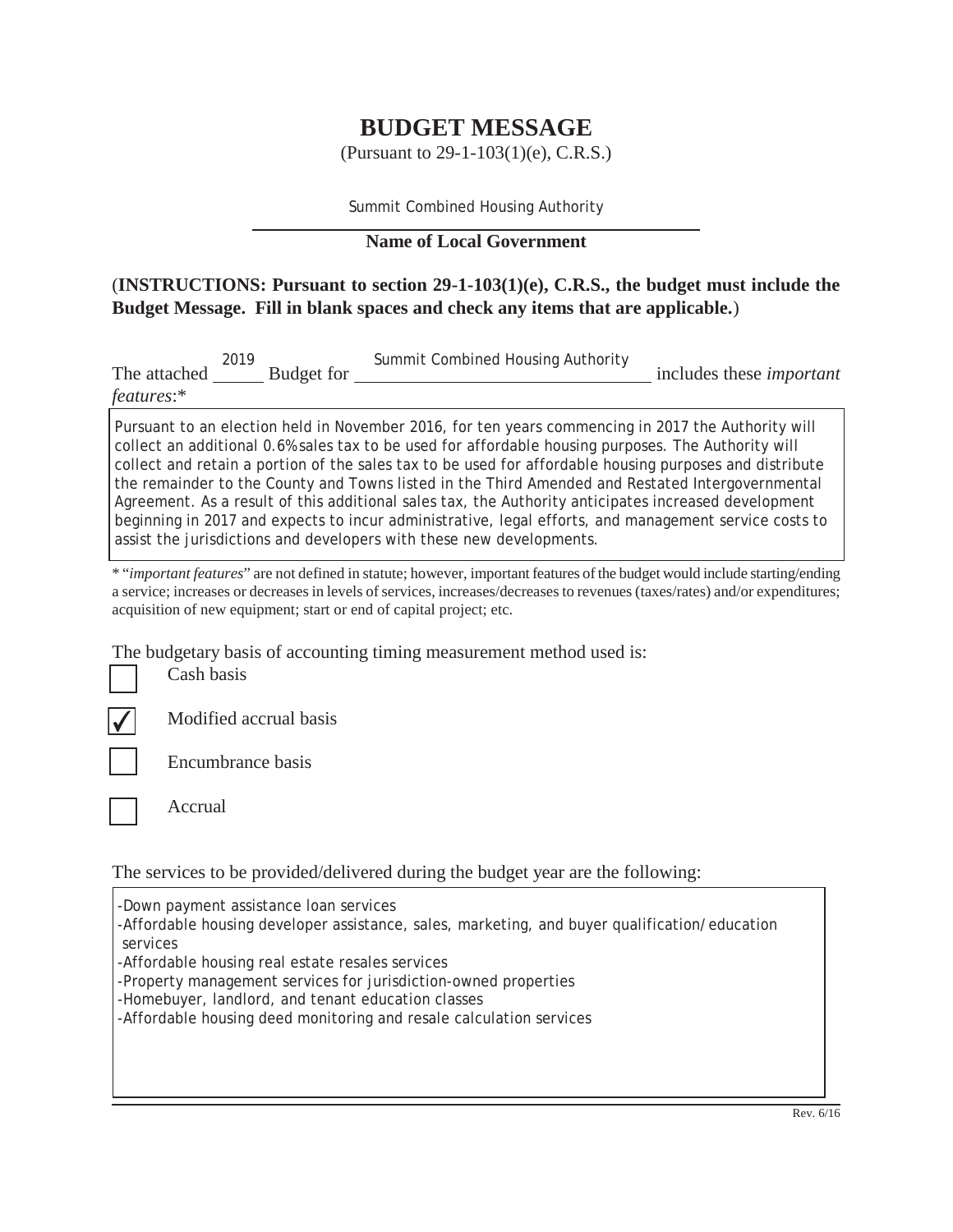#### **RESOLUTION 2018-07**

### BEFORE THE SUMMIT COMBINED HOUSING AUTHORITY BOARD **OF THE COUNTY OFSUMMIT STATE OF COLORADO**

#### A RESOLUTION RATIFYING THE ADOPTION OF THE 2019 BUDGET SUMMARIZING EXPENDITURES AND REVENUES FOR EACH FUND FOR THE SUMMIT COMBINED HOUSING AUTHORITY, SUMMIT COUNTY, COLORADO, FOR THE CALENDAR AND FISCAL YEAR BEGINNING ON THE FIRST DAY OF JANUARY, 2019, AND ENDING ON THE LAST DAY OF DECEMBER, 2019.

WHEREAS, the Board of the Summit Combined Housing Authority (SCHA) has appointed Jason Dietz, Executive Director, and Amy Priegel, Financial Officer, to prepare and submit a proposed budget to said governing body at the proper time; and

WHEREAS, the Executive Director and Financial Officer previously submitted a proposed budget to this governing body in 2018 for its consideration, which SCHA 2019 Budget was adopted on September 26, 2018 by motion; and

WHEREAS, the Board desires to ratify and memorialize its approval of such actions by resolution; and

WHEREAS, upon further due and proper notice, published or posted in accordance with the law, said SCHA 2019 Budget was open for inspection by the public at a designated place, a public hearing was held on September 26, 2018, and interested taxpayers were given the opportunity to file or register any objection to said SCHA 2019 budget; and

WHEREAS, whatever increases may have been made in the expenditures, like increases were added to the revenues so that the budget remains in balance, as required by law.

#### NOW, THEREFORE, BE IT RESOLVED BY THE SUMMIT COMBINED **HOUSING AUTHORITY BOARD:**

Section 1. That estimated revenues and expenditures for each fund for the SCHA 2019 Budget are summarized on Exhibit A, which is attached and incorporated herein.

Section 2. That the SCHA 2019 Budget as previously submitted and approved is hereby ratified and adopted as the budget of the Summit Combined Housing Authority for the 2019 fiscal year.

## ADOPTED THIS 26TH DAY OF SEPTEMBER, 2018.

### **SUMMIT COMBINED HOUSING AUTHORITY BOARD**

Scott Vargo, Chair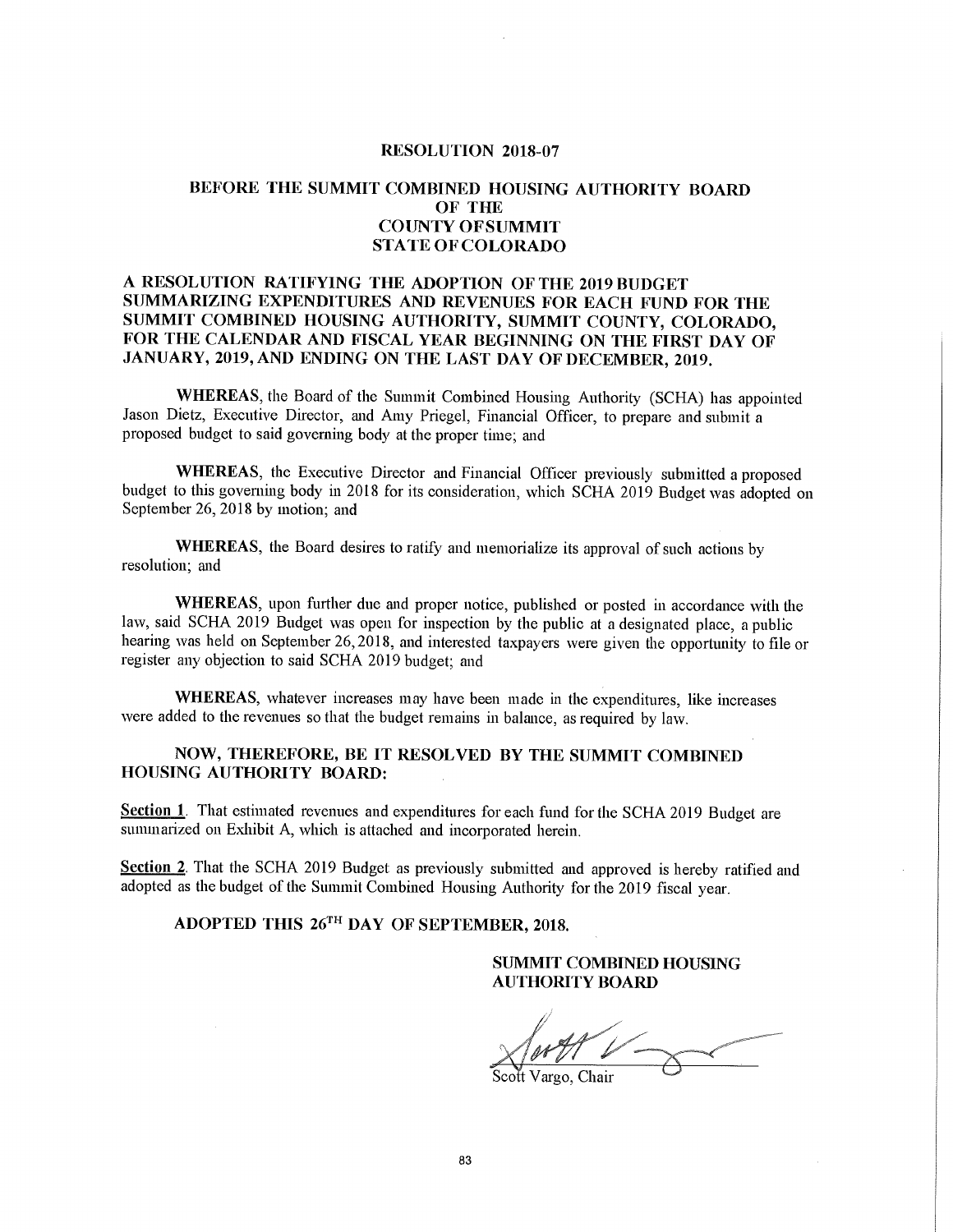**ATTEST:** 

Tome

Tom Acre, Secretary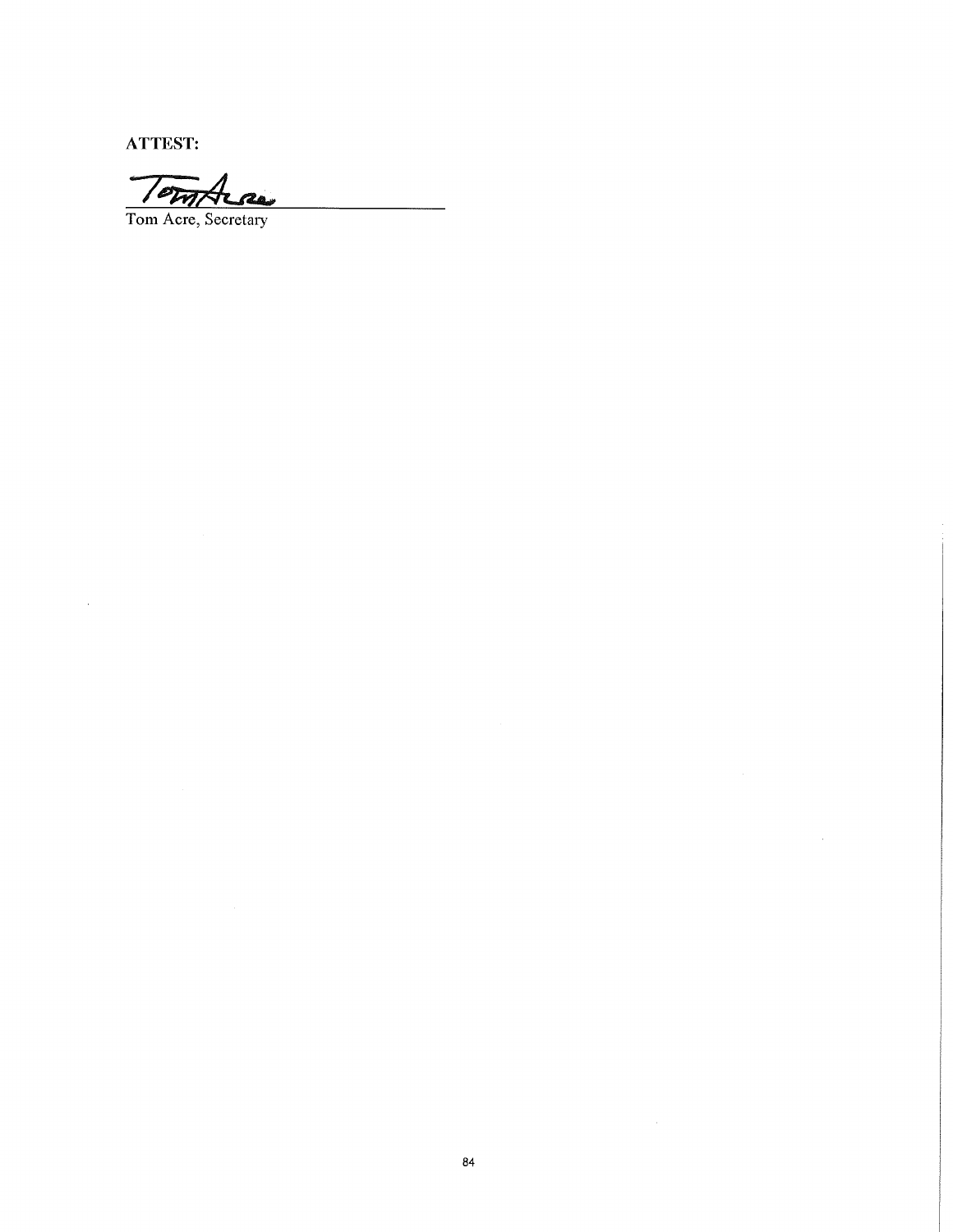|                                                  | 2017 Actuals<br>(Audited) | 2018 Actuals<br>(Forecasted) | 2019 Budget<br>(Approved) |
|--------------------------------------------------|---------------------------|------------------------------|---------------------------|
| <b>Ordinary Income/Expense</b>                   |                           |                              |                           |
| <b>Income</b>                                    |                           |                              |                           |
| 1-Loan Activity Revenue                          |                           |                              |                           |
| <b>DOH Admin Fees</b>                            | 24,500.00                 | 17,500.00                    | 17,500.00                 |
| <b>Loan Processing Fees</b>                      | 6,058.00                  | 6,394.00                     | 4,662.00                  |
| <b>Total 1-Loan Activity Revenue</b>             | 30,558.00                 | 23,894.00                    | 22,162.00                 |
| 2-Real Estate Activity Revenue                   |                           |                              |                           |
| <b>New Development Commissions</b>               |                           |                              |                           |
| <b>Blue 52 Closing Fees</b>                      | 1,000.00                  | 8,800.00                     | 0.00                      |
| <b>Copper Point Commissions</b>                  | 71,247.42                 |                              |                           |
| <b>Sail Lofts Commissions</b>                    |                           |                              | 11,106.54                 |
| <b>Smith Ranch Commissions</b>                   |                           |                              | 417,605.07                |
| <b>West Hills Commissions</b>                    |                           | 42,216.00                    | 124,963.20                |
| <b>Total New Development Commissions</b>         | 72,247.42                 | 51,016.00                    | 553,674.81                |
| <b>New Development Housing Applica</b>           | 2,940.00                  | 8,217.50                     | 157.50                    |
| <b>Non-Residence Fees</b>                        |                           |                              |                           |
| <b>Buck Ridge</b>                                | 5,750.00                  | 0.00                         | 0.00                      |
| <b>Villas at Swan's Nest</b>                     | 34,815.83                 | 19,305.50                    | 19,305.50                 |
| <b>Total Non-Residence Fees</b>                  | 40,565.83                 | 19,305.50                    | 19,305.50                 |
| <b>Resale Commissions</b>                        | 3,178.56                  | 27,000.00                    | 36,000.00                 |
| <b>Website Advertising</b>                       | 1,000.00                  | 1,283.33                     | 0.00                      |
| <b>Total 2-Real Estate Activity Revenue</b>      | 119,931.81                | 106,822.33                   | 609,137.81                |
| 3-Prop Management & Rentals Inc                  |                           |                              |                           |
| <b>Property Management Fees</b>                  | 4,590.00                  | 5,400.00                     | 5,400.00                  |
| Town of Breck Rental Inc-Restri                  |                           |                              |                           |
| <b>Town of Breck Rental Income</b>               |                           | 34,258.05                    | 36,000.00                 |
| <b>Total Town of Breck Rental Inc-Restri</b>     | 0.00                      | 34,258.05                    | 36,000.00                 |
| Total 3-Prop Management & Rentals Inc            | 4,590.00                  | 39,658.05                    | 41,400.00                 |
| 4-Education & Community Svc Rev                  |                           |                              |                           |
| <b>Homebuyer Class Reimbursements</b>            | 11,677.00                 | 7,647.00                     | 8,158.88                  |
| <b>Total 4-Education &amp; Community Svc Rev</b> | 11,677.00                 | 7,647.00                     | 8,158.88                  |
| <b>5-Clearing House Reimbursements</b>           |                           |                              |                           |
| <b>Clear Creek Admin</b>                         | 1,442.40                  |                              |                           |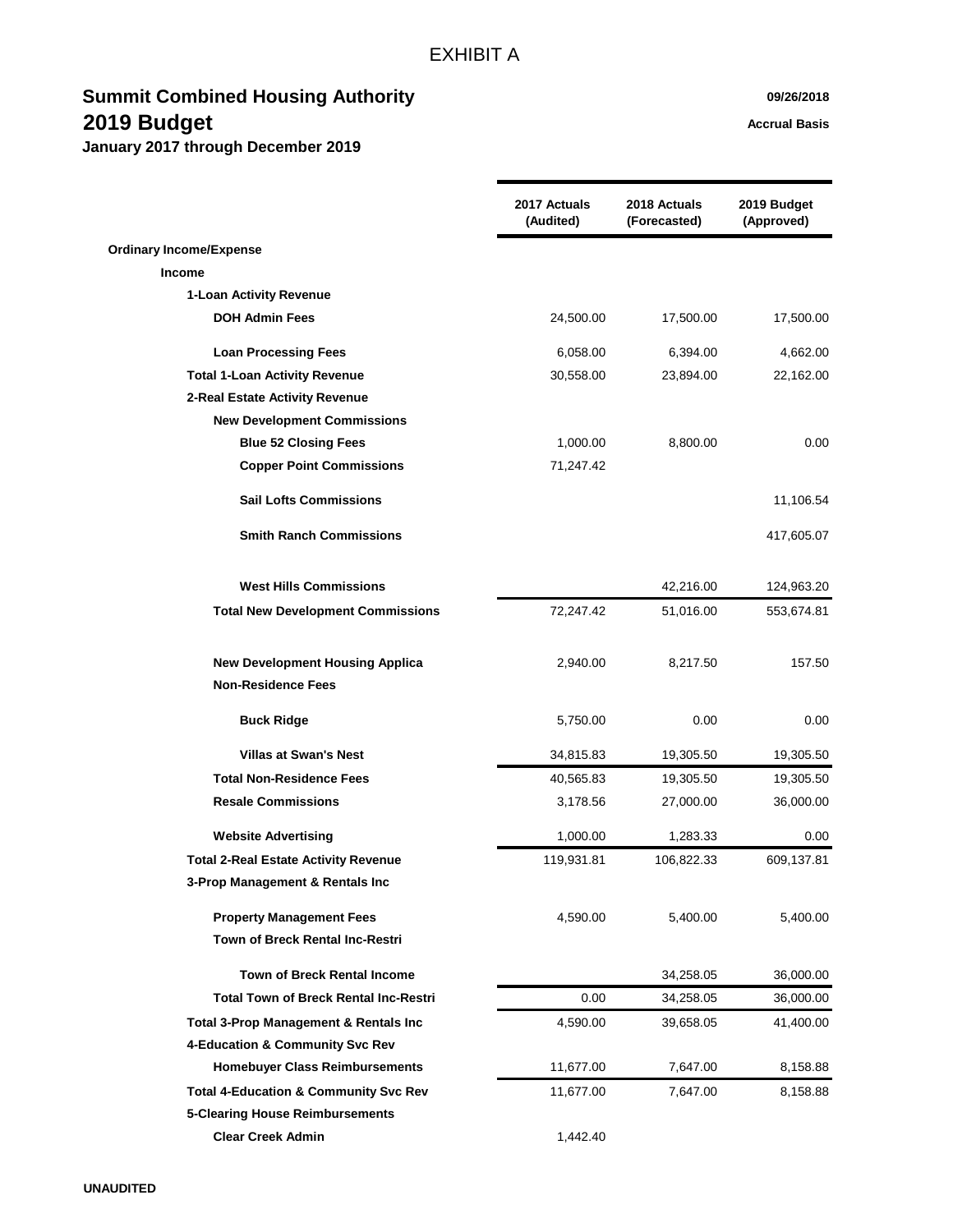|                                              | 2017 Actuals<br>(Audited) | 2018 Actuals<br>(Forecasted) | 2019 Budget<br>(Approved) |
|----------------------------------------------|---------------------------|------------------------------|---------------------------|
| <b>Clearing House Activities</b>             |                           |                              |                           |
| <b>Summit County</b>                         | 4,442.50                  | 5,785.00                     | 2,610.00                  |
| <b>Town of Breckenridge</b>                  | 15,572.50                 | 12,677.50                    | 5,182.50                  |
| <b>Town of Dillon</b>                        |                           | 427.50                       | 427.50                    |
| <b>Town of Frisco</b>                        | 3,025.00                  | 3,037.50                     | 3,037.50                  |
| <b>Town of Silverthorne</b>                  | 620.00                    | 7,135.00                     | 1,335.00                  |
| <b>Total Clearing House Activities</b>       | 23,660.00                 | 29,062.50                    | 12,592.50                 |
| <b>Deed Monitoring</b>                       |                           |                              |                           |
| <b>Summit County</b>                         | 360.00                    | 7,535.00                     | 9,185.00                  |
| <b>Town of Breckenridge</b>                  | 360.00                    | 5,005.00                     | 8,140.00                  |
| <b>Town of Dillon</b>                        |                           | 0.00                         | 165.00                    |
| <b>Town of Frisco</b>                        | 360.00                    | 4,290.00                     | 2,915.00                  |
| <b>Town of Silverthorne</b>                  |                           | 2,475.00                     | 2,035.00                  |
| <b>Total Deed Monitoring</b>                 | 1,080.00                  | 19,305.00                    | 22,440.00                 |
| <b>Total 5-Clearing House Reimbursements</b> | 26,182.40                 | 48,367.50                    | 35,032.50                 |
| <b>6-Misc Revenue</b>                        |                           |                              |                           |
| <b>Gain on Asset Sale</b>                    | 3,000.00                  |                              |                           |
| <b>Interest Revenue</b>                      |                           |                              |                           |
| <b>Bank-Ophir</b>                            | 18.21                     | 18.14                        | 18.14                     |
| <b>Bank-SCHA</b>                             | 422.64                    | 428.18                       | 428.18                    |
| <b>Total Interest Revenue</b>                | 440.85                    | 446.31                       | 446.31                    |
| <b>Total 6-Misc Revenue</b>                  | 3,440.85                  | 446.31                       | 446.31                    |
| <b>Total Income</b>                          | 196,380.06                | 226,835.19                   | 716,337.50                |
| Gross Profit                                 | 196,380.06                | 226,835.19                   | 716,337.50                |
| <b>Expense</b>                               |                           |                              |                           |
| 1-Loan Activity Expenses                     |                           |                              |                           |
| <b>Loan Accounting Expense</b>               | 11,272.50                 | 7,218.99                     | 8,122.37                  |
| <b>Loan Admin-Servicing Expense</b>          | 1,541.03                  | 1,864.32                     | 1,411.00                  |
| <b>Loan Legal Expense</b>                    | 26.77                     | 6.56                         | 0.00                      |
| <b>Loan Payroll Expense</b>                  | 39,608.53                 | 29,019.16                    | 31,954.03                 |
| <b>Loan Software Expense</b>                 | 200.00                    | 285.00                       | 285.00                    |
| <b>Total 1-Loan Activity Expenses</b>        | 52,648.83                 | 38,394.03                    | 41,772.40                 |
| 2-Real Estate Activity Expenses              |                           |                              |                           |
| <b>RE Accounting Expense</b>                 | 191.25                    | 515.64                       | 580.17                    |
| <b>RE Admin Expenses</b>                     | 140.99                    | 0.00                         | 2,650.00                  |
| <b>RE Advertising Expense</b>                | 131.50                    | 157.01                       | 5,000.00                  |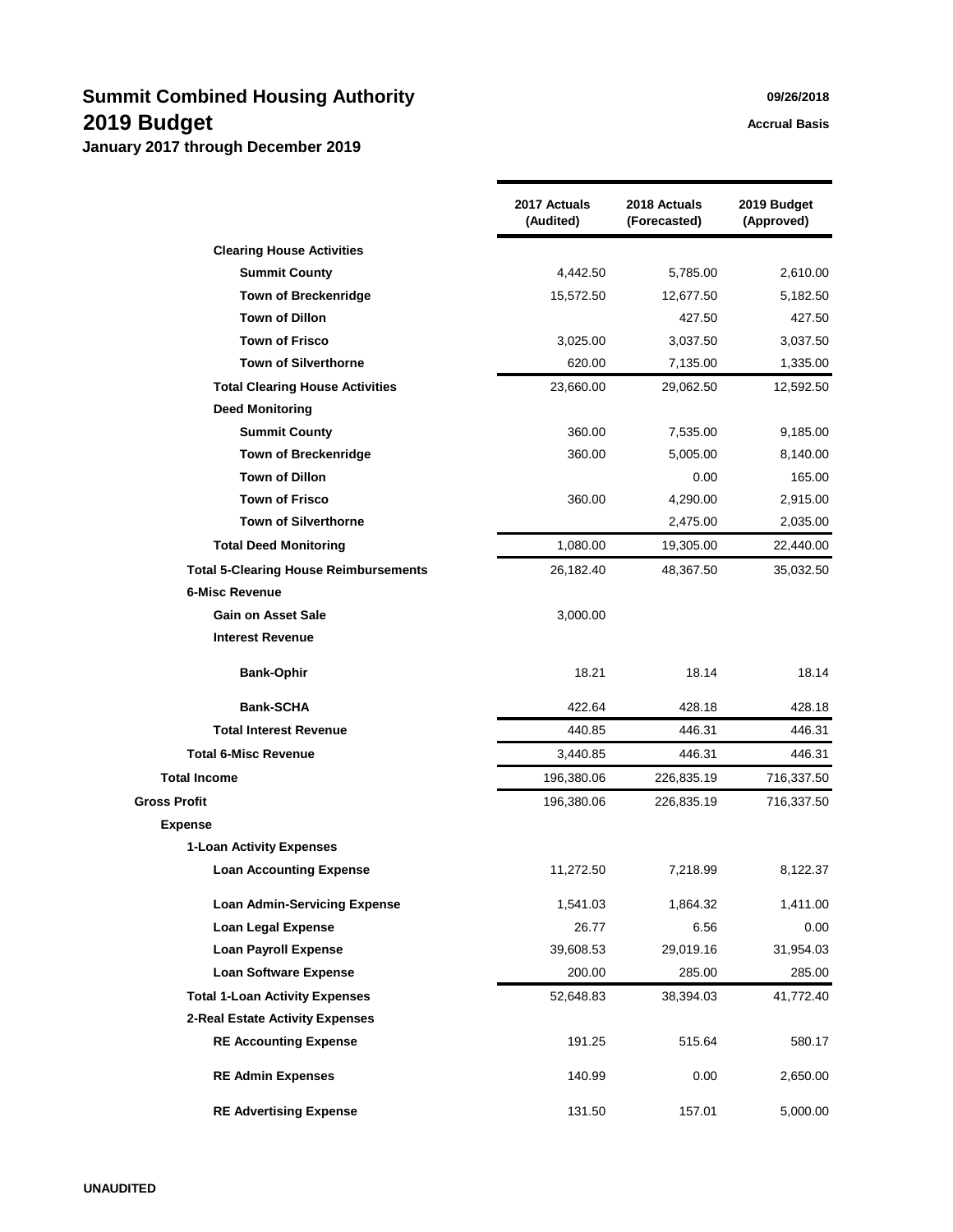|                                                  | 2017 Actuals<br>(Audited) | 2018 Actuals<br>(Forecasted) | 2019 Budget<br>(Approved) |
|--------------------------------------------------|---------------------------|------------------------------|---------------------------|
|                                                  |                           |                              |                           |
| <b>RE Continuing Education Expense</b>           |                           | 321.30                       | 8,100.00                  |
| <b>RE Development Payroll Expense</b>            | 9,068.52                  | 14,628.91                    | 21,302.69                 |
| <b>RE Dues &amp; Meetings Expense</b>            | 39.66                     | 49.87                        | 300.00                    |
| <b>RE Legal Expense</b>                          |                           | 0.00                         | 2,000.00                  |
| <b>RE Payroll Expense</b>                        | 31,850.22                 | 29,666.38                    | 42,605.38                 |
| <b>RE RFP</b>                                    |                           |                              | 90,000.00                 |
| <b>RE Software Expense</b>                       |                           | 579.00                       | 696.00                    |
| <b>Total 2-Real Estate Activity Expenses</b>     | 41,422.14                 | 45,918.11                    | 173,234.24                |
| 3-Prop Management & Rentals Exp                  |                           |                              |                           |
| <b>PM Accounting Expense</b>                     |                           | 570.38                       | 641.76                    |
| <b>PM Payroll Expense</b>                        | 3,914.55                  | 294.41                       | 213.03                    |
| Town of Breck Rental Exp-Restri                  |                           |                              |                           |
| <b>Town of Breck HOA Dues</b>                    |                           | 11,220.01                    | 12,360.00                 |
| <b>Town of Breck PM Fees</b>                     |                           | 5,130.00                     | 5,400.00                  |
| <b>Town of Breck R&amp;M</b>                     |                           | 727.81                       | 727.81                    |
| <b>Total Town of Breck Rental Exp-Restri</b>     | 0.00                      | 17,077.82                    | 18,487.81                 |
| <b>Total 3-Prop Management &amp; Rentals Exp</b> | 3,914.55                  | 17,942.61                    | 19,342.60                 |
| 4-Education & Community Svc Exp                  |                           |                              |                           |
| <b>Education &amp; Comm Svc Acct Exp</b>         | 11.25                     | 356.98                       | 401.66                    |
| <b>Education &amp; Comm Svc Payroll Ex</b>       | 10,513.74                 | 12,552.90                    | 14,911.88                 |
| <b>Homebuyer Class Expense</b>                   | 716.46                    | 876.43                       | 876.43                    |
| <b>Rental Class Expense</b>                      |                           | 33.06                        | 33.06                     |
| <b>Total 4-Education &amp; Community Svc Exp</b> | 11,241.45                 | 13,819.37                    | 16,223.03                 |
| <b>5-Clearing House Expenses</b>                 |                           |                              |                           |
| <b>Clearing House Acct Expense</b>               | 1,226.25                  | 9,003.90                     | 10,130.64                 |
| <b>Clearing House Admin Expense</b>              |                           | 57.50                        | 57.50                     |
| <b>Clearing House Legal Expense</b>              |                           | 0.00                         | 4,500.00                  |
| <b>Clearing House Payroll Expense</b>            | 71,096.81                 | 94,951.15                    | 87,127.99                 |
| <b>Total 5-Clearing House Expenses</b>           | 72,323.06                 | 104,012.55                   | 101,816.13                |
| <b>6-Overhead Expenses</b>                       |                           |                              |                           |
| <b>Accounting</b>                                | 38,817.05                 | 38,928.96                    | 38,923.41                 |
| <b>Administrative Expenses</b>                   | 4,404.27                  | 141.51                       | 1,500.00                  |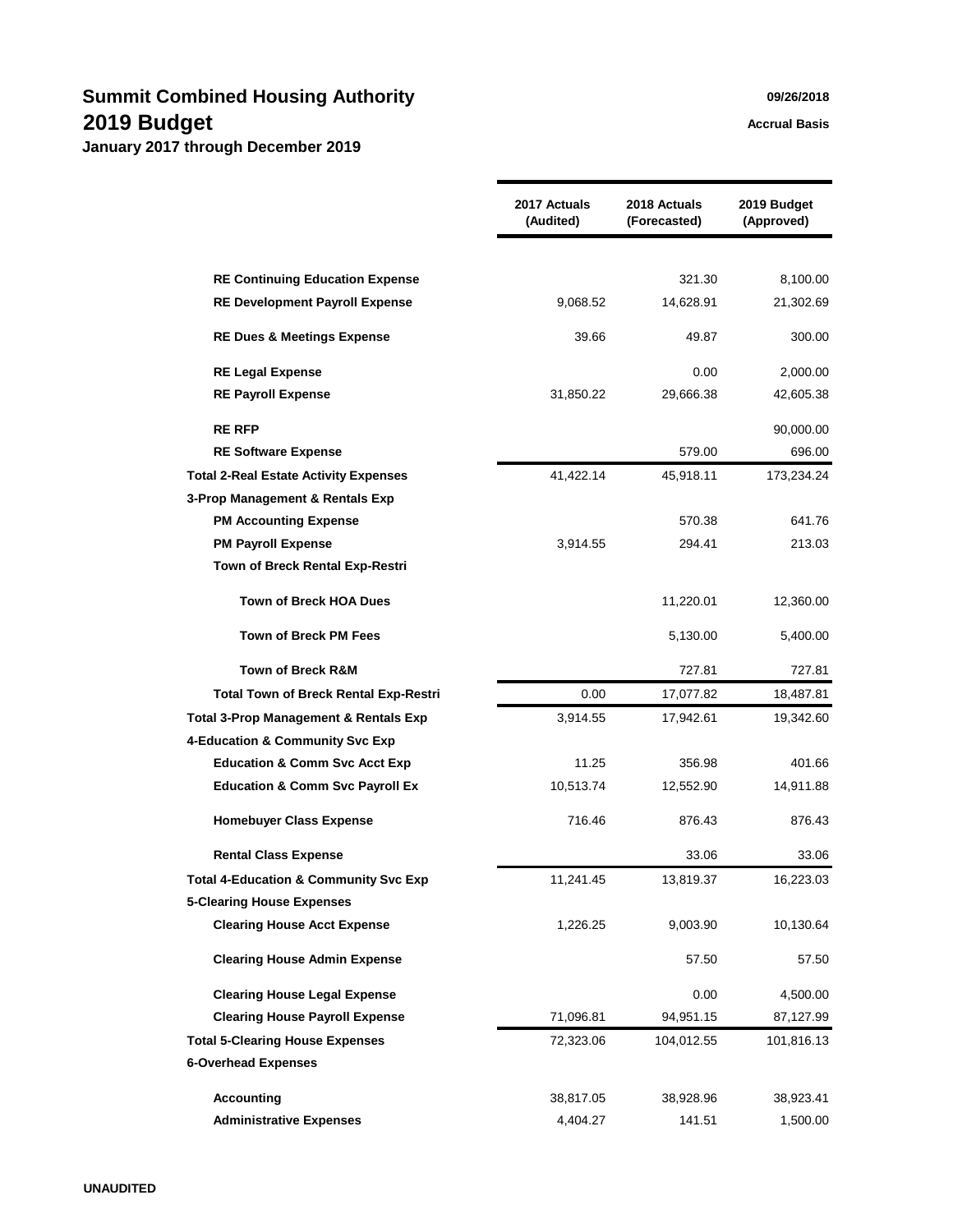**January 2017 through December 2019**

|                                        | 2017 Actuals<br>(Audited) | 2018 Actuals<br>(Forecasted) | 2019 Budget<br>(Approved) |
|----------------------------------------|---------------------------|------------------------------|---------------------------|
| <b>Bank Service Charges</b>            |                           | 20.00                        | 0.00                      |
| Cash (Over)/Short                      | 0.95                      |                              |                           |
| <b>Computer Internet Programs</b>      | 1,438.37                  | 654.86                       | 2,433.00                  |
| <b>Computer Software</b>               | 110.00                    | 0.00                         | 1,500.00                  |
| <b>Computers &amp; Hardware</b>        | 15,716.37                 | 268.13                       | 250.00                    |
| Copier                                 | 1,109.10                  | 3,252.22                     | 3,317.27                  |
| <b>Depreciation Expense</b>            | 2,670.00                  | 2,670.00                     | 2,670.00                  |
| <b>Dues &amp; Meetings</b>             | 899.92                    | 4,696.49                     | 6,709.00                  |
| <b>Education &amp; Training</b>        | 710.00                    | 1,500.00                     | 2,000.00                  |
| <b>Insurance/Bonds</b>                 | 2,956.87                  | 2,368.81                     | 2,416.19                  |
| <b>IT Services</b>                     | 765.00                    | 1,851.43                     | 4,550.40                  |
| <b>Legal Fees</b>                      |                           | 0.00                         | 500.00                    |
| <b>Marketing Payroll Expense</b>       | 8,323.70                  | 37,090.69                    | 40,475.11                 |
| <b>Office Maintenance</b>              | 3,934.00                  | 2,340.00                     | 2,340.00                  |
| <b>Office Operating Supplies</b>       | 1,882.46                  | 2,114.71                     | 2,114.71                  |
| <b>Office Remodel</b>                  |                           |                              | 60,000.00                 |
| <b>Overhead Payroll Expense</b>        | 126,563.29                | 172,007.41                   | 187,463.65                |
| <b>Overhead Payroll Expense-Unallo</b> | 14,181.67                 | 1,422.25                     | 0.00                      |
| Postage & Freight                      | 416.70                    | 582.00                       | 582.00                    |
| Rent                                   | 16,065.00                 | 16,386.36                    | 16,386.36                 |
| <b>Research/Surveys</b>                |                           |                              | 135,000.00                |
| <b>SCHA Marketing</b>                  | 14.00                     | 0.00                         | 500.00                    |
| <b>Telephone &amp; Internet</b>        | 6,226.84                  | 2,550.45                     | 2,601.45                  |
| <b>Travel-Transportation</b>           | 1,562.12                  | 1,037.79                     | 1,037.79                  |
| <b>Total 6-Overhead Expenses</b>       | 248,767.68                | 291,884.07                   | 515,270.34                |
| <b>Total Expense</b>                   | 430,317.71                | 511,970.74                   | 867,658.74                |
| <b>Net Ordinary Income</b>             | -233,937.65               | -285,135.55                  | -151,321.24               |
| <b>Other Income/Expense</b>            |                           |                              |                           |
| <b>Other Income</b>                    |                           |                              |                           |
| Sales & Use Tax Revenue-0.125%         | 1,642,535.31              | 1,762,381.82                 | 1,797,629.46              |
| Sales Tax Revenue-0.6%                 | 7,736,456.56              | 8,328,076.24                 | 8,494,637.77              |
| <b>Total Other Income</b>              | 9,378,991.87              | 10,090,458.06                | 10,292,267.23             |
| <b>Other Expense</b>                   |                           |                              |                           |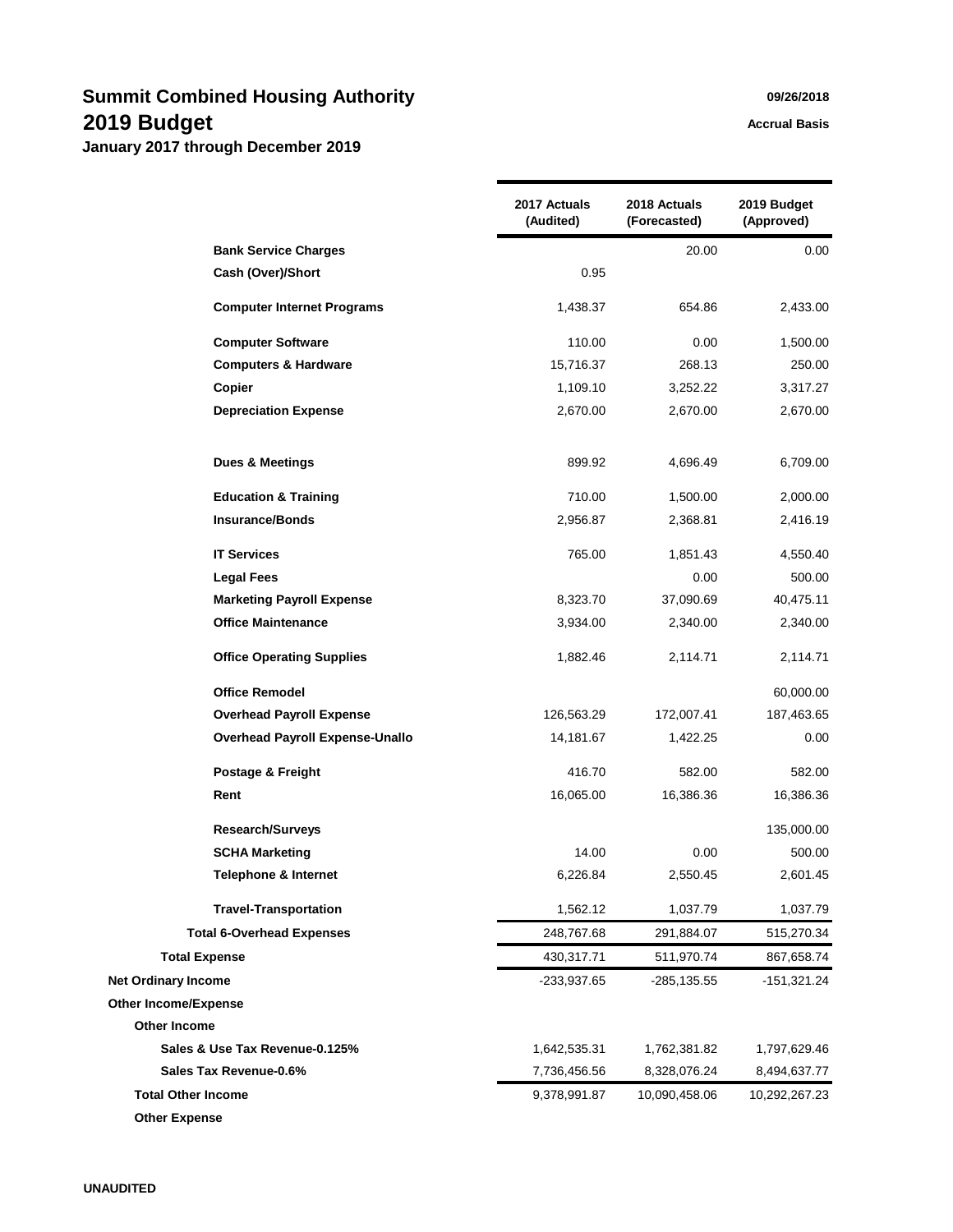|                                          | 2017 Actuals<br>(Audited) | 2018 Actuals<br>(Forecasted) | 2019 Budget<br>(Approved) |
|------------------------------------------|---------------------------|------------------------------|---------------------------|
| <b>Sales &amp; Use Tax Distributions</b> | 9,083,562.04              | 9,769,743.19                 | 9,969,518.06              |
| Sales & Use Tax Fees                     | 68,177.97                 | 65,192.60                    | 66,496.45                 |
| <b>Total Other Expense</b>               | 9,151,740.01              | 9,834,935.79                 | 10,036,014.51             |
| <b>Net Other Income</b>                  | 227,251.86                | 255,522.27                   | 256,252.72                |
| <b>Net Income</b>                        | $-6,685.79$               | $-29,613.28$                 | 104,931.48                |
| <b>Beginning Fund Balance</b>            | 464,720.38                | 458,034.59                   | 428,421.31                |
| <b>Restricted</b>                        |                           |                              |                           |
| <b>Capital Assets</b>                    | 5,340.00                  | 2,670.00                     | 0.00                      |
| <b>Ophir Mountain</b>                    | 36,419.13                 | 36,437.27                    | 36,455.40                 |
| <b>Town of Breckenridge</b>              |                           | 17,180.23                    | 17,512.19                 |
| <b>TABOR</b>                             | 20,000.00                 | 16,000.00                    | 31,000.00                 |
| <b>Total Restricted</b>                  | 61,759.13                 | 72,287.50                    | 84,967.59                 |
| <b>Ending Unrestricted Fund Balance</b>  | 396,275.46                | 356,133.82                   | 448,385.20                |
| <b>Ending Fund Balance</b>               | 458,034.59                | 428,421.31                   | 533,352.79                |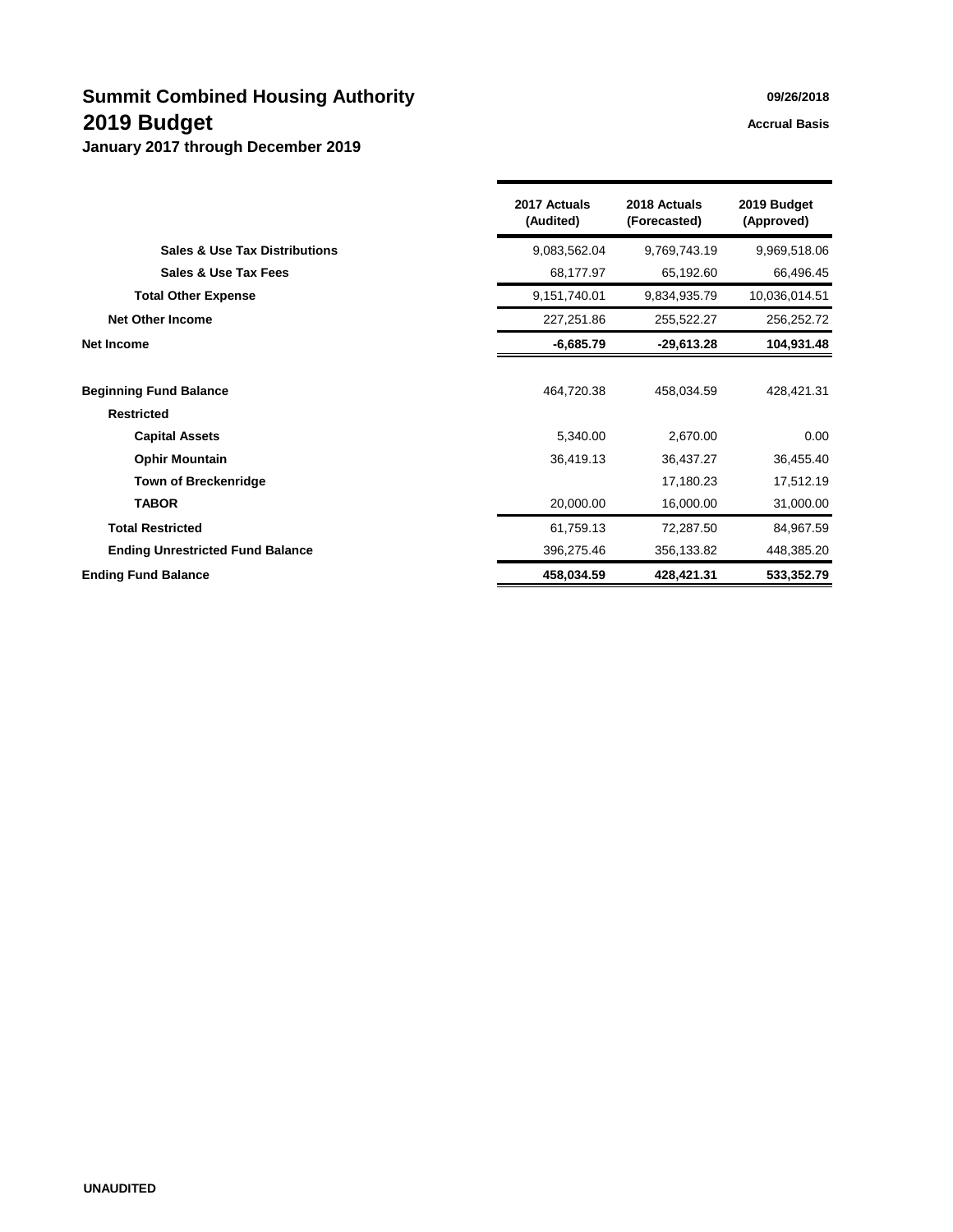# **Summit Combined Housing Authority Combined Housing Authority 2019 Budget Accrual Basis**

|                                         | 2017 Actuals<br>(Audited) | 2018 Actuals<br>(Forecasted) | 2019 Budget<br>(Approved) |
|-----------------------------------------|---------------------------|------------------------------|---------------------------|
| <b>Ordinary Income/Expense</b>          |                           |                              |                           |
| <b>Income</b>                           |                           |                              |                           |
| 1-Loan Activity Revenue                 |                           |                              |                           |
| <b>Loan Grants</b>                      | 36,487.33                 |                              |                           |
| <b>Loan Interest</b>                    |                           |                              |                           |
| <b>DOH Loan Interest</b>                | 8,954.59                  | 19,704.30                    | 18,775.77                 |
| <b>REH Loan Interest</b>                | 219.08                    | 165.00                       | 181.37                    |
| <b>SRLF Loan Interest</b>               | 8,883.64                  | 10,686.30                    | 20,267.26                 |
| <b>Total Loan Interest</b>              | 18,057.31                 | 30,555.60                    | 39,224.40                 |
| <b>Loan Late Fees</b>                   | 790.00                    | 1,115.00                     | 240.00                    |
| <b>Total 1-Loan Activity Revenue</b>    | 55,334.64                 | 31,670.60                    | 39,464.40                 |
| <b>6-Misc Revenue</b>                   |                           |                              |                           |
| <b>Bank Account Interest</b>            | 129.42                    | 158.64                       | 158.64                    |
| <b>Total 6-Misc Revenue</b>             | 129.42                    | 158.64                       | 158.64                    |
| <b>Total Income</b>                     | 55,464.06                 | 31,829.24                    | 39,623.04                 |
| <b>Gross Profit</b>                     | 55,464.06                 | 31,829.24                    | 39,623.04                 |
| <b>Expense</b>                          |                           |                              |                           |
| 1-Loan Activity Expenses                |                           |                              |                           |
| <b>Bad Debt</b>                         | $-3,928.54$               |                              |                           |
| <b>Bank Service Charges</b>             | 370.00                    | 360.00                       | 360.00                    |
| <b>Loan Grant Expense</b>               | 1,500.00                  | 1,500.00                     | 1,500.00                  |
| <b>Total 1-Loan Activity Expenses</b>   | $-2,058.54$               | 1,860.00                     | 1,860.00                  |
| <b>Total Expense</b>                    | $-2,058.54$               | 1,860.00                     | 1,860.00                  |
| <b>Net Ordinary Income</b>              | 57,522.60                 | 29,969.24                    | 37,763.04                 |
| Net Income                              | 57,522.60                 | 29,969.24                    | 37,763.04                 |
| <b>Beginning Fund Balance</b>           | 2,325,261.71              | 2,382,784.31                 | 2,412,753.55              |
| <b>Restricted</b>                       |                           |                              |                           |
| <b>Loan Programs</b>                    | 2,382,784.31              | 2,412,753.55                 | 2,450,516.59              |
| <b>Total Restricted</b>                 | 2,382,784.31              | 2,412,753.55                 | 2,450,516.59              |
| <b>Ending Unrestricted Fund Balance</b> | 0.00                      | 0.00                         | 0.00                      |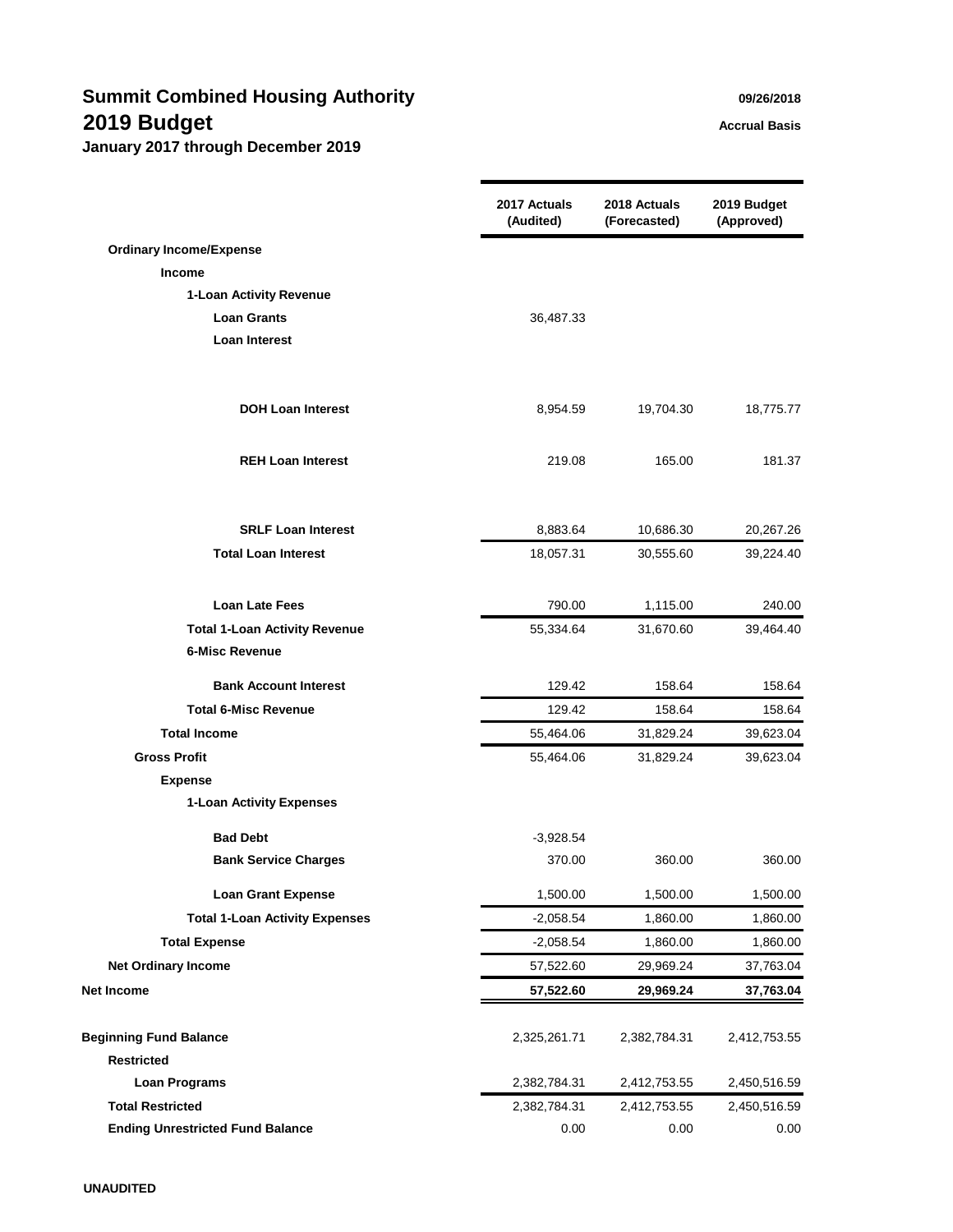# **Summit Combined Housing Authority Combined Housing Authority Combined Manual Authority Combined Manual Authority 2019 Budget Accrual Basis**

|                            | 2017 Actuals | 2018 Actuals | 2019 Budget  |
|----------------------------|--------------|--------------|--------------|
|                            | (Audited)    | (Forecasted) | (Approved)   |
| <b>Ending Fund Balance</b> | 2,382,784.31 | 2,412,753.55 | 2,450,516.59 |